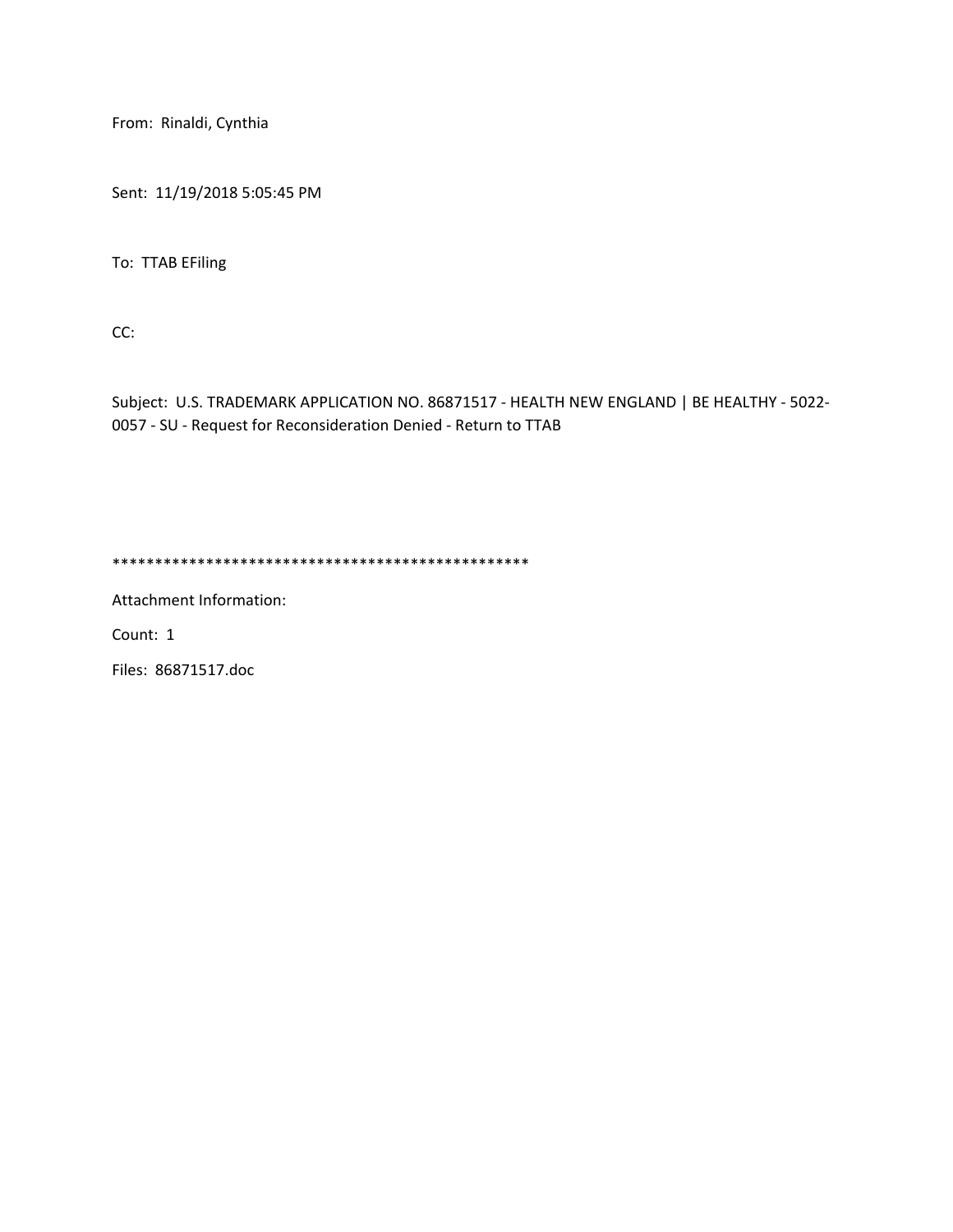### **UNITED STATES PATENT AND TRADEMARK OFFICE (USPTO) OFFICE ACTION (OFFICIAL LETTER) ABOUT APPLICANT'S TRADEMARK APPLICATION**

**U.S. APPLICATION SERIAL NO.** 86871517

**MARK:** HEALTH NEW ENGLAND | BE HEALTHY

## **CORRESPONDENT ADDRESS:**

NICHOLAS TUCCILLO

GROGAN, TUCCILLO & VANDERLEEDEN LLP

ONE FINANCIAL PLAZA1350 MAIN STREET; SUI

TE 508

SPRINGFIELD, MA 01103

**APPLICANT:** Health New England, Inc.

#### **CORRESPONDENT'S REFERENCE/DOCKET NO:**

5022-0057

**CORRESPONDENT E-MAIL ADDRESS:**

docket@gtv-ip.com



**GENERAL TRADEMARK INFORMATION: http://www.uspto.gov/trademarks/index.jsp** 

VIEW YOUR APPLICATION FILE

# **REQUEST FOR RECONSIDERATION DENIED IN PART**

#### **ISSUE/MAILING DATE: 11/19/2018**

The trademark examining attorney has carefully reviewed applicant's request for reconsideration and is denying the request for the reasons stated below. *See* 37 C.F.R. §2.63(b)(3); TMEP §§715.03(a)(ii)(B), 715.04(a). The following requirement(s) and/or refusal(s) made final in the Office action dated 4/26/2018 are maintained and continue to be final: specimen required for Class 36. *See* TMEP §§715.03(a)(ii)(B), 715.04(a). The following requirement(s) and/or refusal(s) made final in the Office action are satisfied: acceptable specimen for Class 44. *See* TMEP §§715.03(a)(ii)(B), 715.04(a).